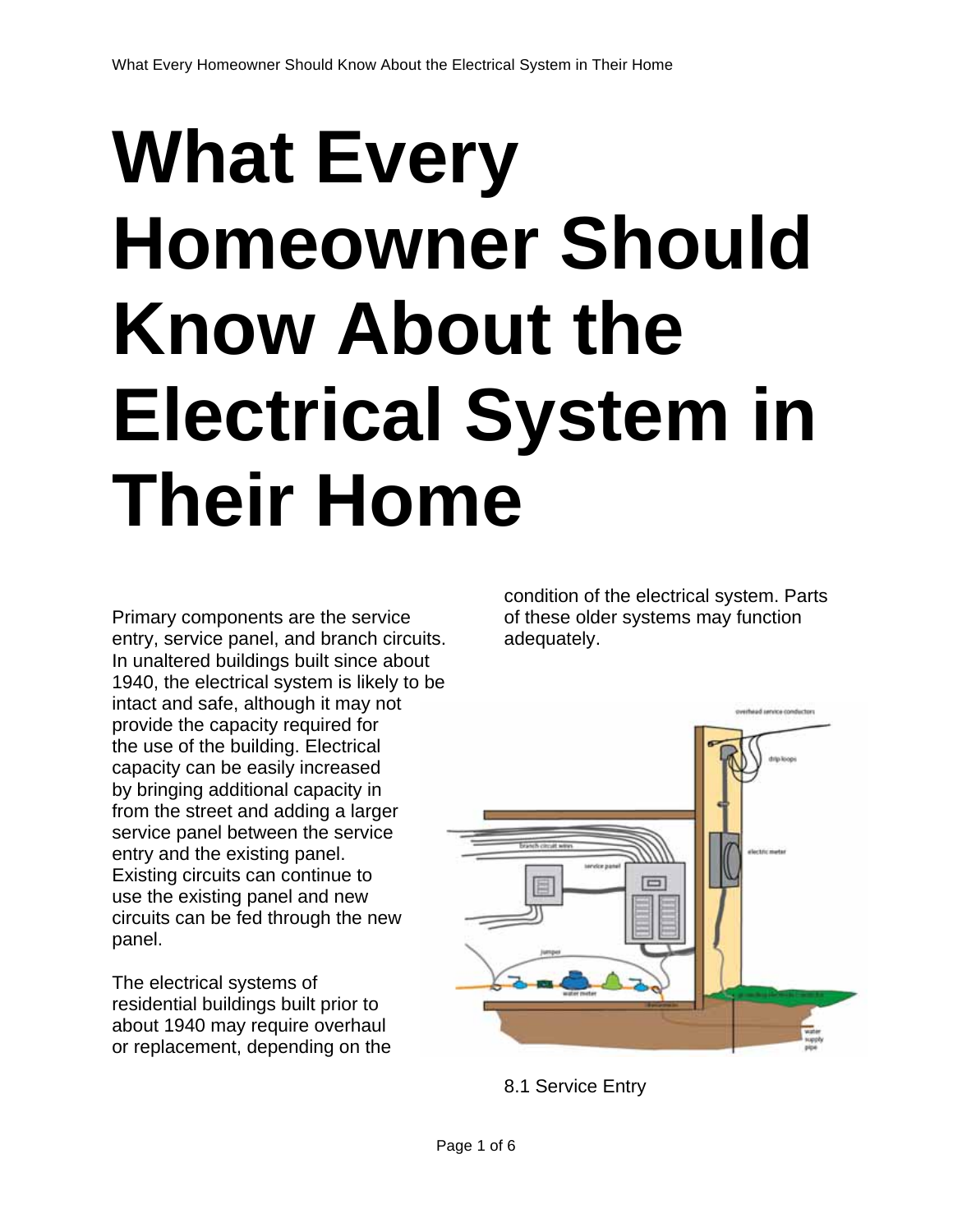**Service**. Service is a term used to describe the conductors and equipment for delivering electricity from the utility company to the wiring system of the building served. Only one is typically installed for a dwelling. A minimum of 100-amp service is needed for a single residential dwelling unit.

**Service panel**. It is typically referred to as the "panelboard" or "main electric panel." The first point of disconnect for the conductors from the utility company is at the "main panel."

**Overhead wires**. Overhead wires from the street should be greater than 10 feet above the ground, not in contact with tree branches or other obstacles, and not reachable from nearby windows or other accessible areas. The wires should be securely attached to the building and have drip loops where they enter the weatherhead. Wires should not be located over swimming pools.

**Electric meter**. The electric meter and its base should be weatherproof and securely fastened. Advise the utility company of any problems with the meter.

**Service entrance conductor**. The insulation of the service entrance conductor should be completely intact. If the main service panel is located inside the building, the conductor's passage through the wall should be sealed against moisture.

8.2 Main Electrical Service Panel (Breaker Box)

The main electrical service panel is the distribution center for electric service within the building. The primary function of the breakers or fuses (overcurrent protection devices) is to protect the house wiring from overloads.

All service panels must have covers or dead fronts. All openings should be closed.

**Main disconnect.** A means of disconnect for service must be located either outside or inside the dwelling unit nearest the point of entrance of the service conductors. No more than six hand movements or no more than six circuit breakers may be used to disconnect all service. Typically a main disconnect switch is required by the local authority. The main disconnect should be clearly marked to identify it as the service disconnect.

**Condition and location**. Water marks or rust on a service panel mounted inside the building may indicate water infiltration along the path of the service entrance conductor. Service panels mounted outdoors should be watertight. The service panel should have a workable space in front of it. The service panel should not be located inside a bathroom, over the stairs, or inside a clothes closet.

**Amperage rating**. The amperage rating of the main disconnect should not be less than 60-amps. It should be labeled or identified 100-amps or greater.

The ampacity of the service entry conductor may be determined by a building inspector by noting the markings (if any) on the conductor cable and finding the rating. If the service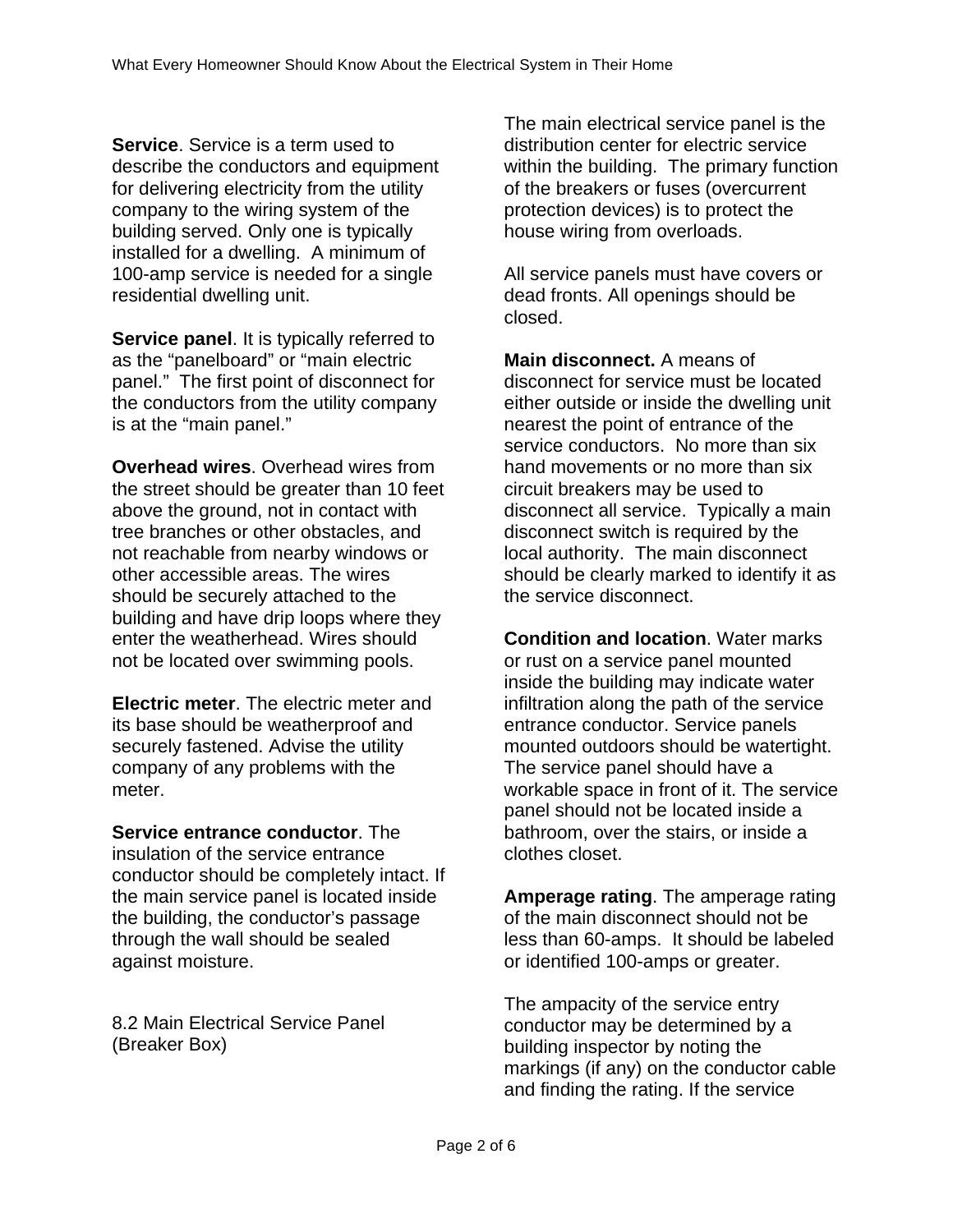entry conductor is in a conduit, there may be markings on the conductor wires as they emerge from the conduit into the service panel. The ampere rating may be found on the service panel or service disconnect switch.

**Grounding**. A building inspector may be able to confirm that the service panel is properly grounded. Its grounding conductor should run to an exterior grounding electrode or be clamped to the metal water service inlet pipe between the exterior wall and the water meter.

Grounding electrode is a device that makes an electrical connection to the earth. A grounding electrode can be rebar in a footer, a metal underground water supply pipe within 10 feet of contact with the earth and a **grounding rod**.



**GFCI**. A GFCI (ground fault circuit interrupter) outlet is a device that adds a greater level of safety by reducing the risk of electric shock. Most building codes now require that GFCI protection be provided in wet locations such as the following: all kitchen counter receptacles; all bathroom receptacles; all exterior receptacles; receptacles in laundry and utility rooms; receptacles next to wet bar sinks; all garage and unfinished basement receptacles, except receptacles that are not readily accessible or single receptacles for appliances that are not easily moved; receptacles near a pool, spa, or hot tub and; light fixtures near water.

**Downstream**. A GFCI outlet may be wired in a branch circuit, which means other outlets and electrical devices may share the same circuit and breaker. When a properly wired GFCI trips, the other devices downstream from it will also lose power.

## **If you have an outlet that doesn't**

**work,** and the breaker is not tripped, look for a GFCI outlet that may have tripped. The non-working outlet may be downstream from a GFCI device. The "dead" outlets may not be located near the GFCI outlet; they may be several rooms away or even on a different floor.

GFCI outlets should be tested periodically - at least once a year. All GFCI devices have test buttons.

**AFCI**. All 15-amp and 20-amp 120-volt circuits for dining rooms, living rooms, bedrooms, sunrooms, closets, hallways, or similar areas must be AFCI protected. An arc fault circuit interrupter (AFCI) is a circuit breaker designed to prevent fires by detecting non-working electrical arcs and disconnect power before the arc starts a fire. The AFCI should distinguish between a working arc that may occur in the brushes of a vacuum sweeper, light switch, or other household devices and a non-working arc that can occur, for instance, in a lamp cord that has a broken conductor in the cord from overuse. Arc faults in a home are one of the leading causes for household fires.

AFCIs resemble a GFCI (Ground-Fault Circuit Interrupter) in that they both have a test button, though it is important to distinguish between the two. GFCIs are designed to protect against electrical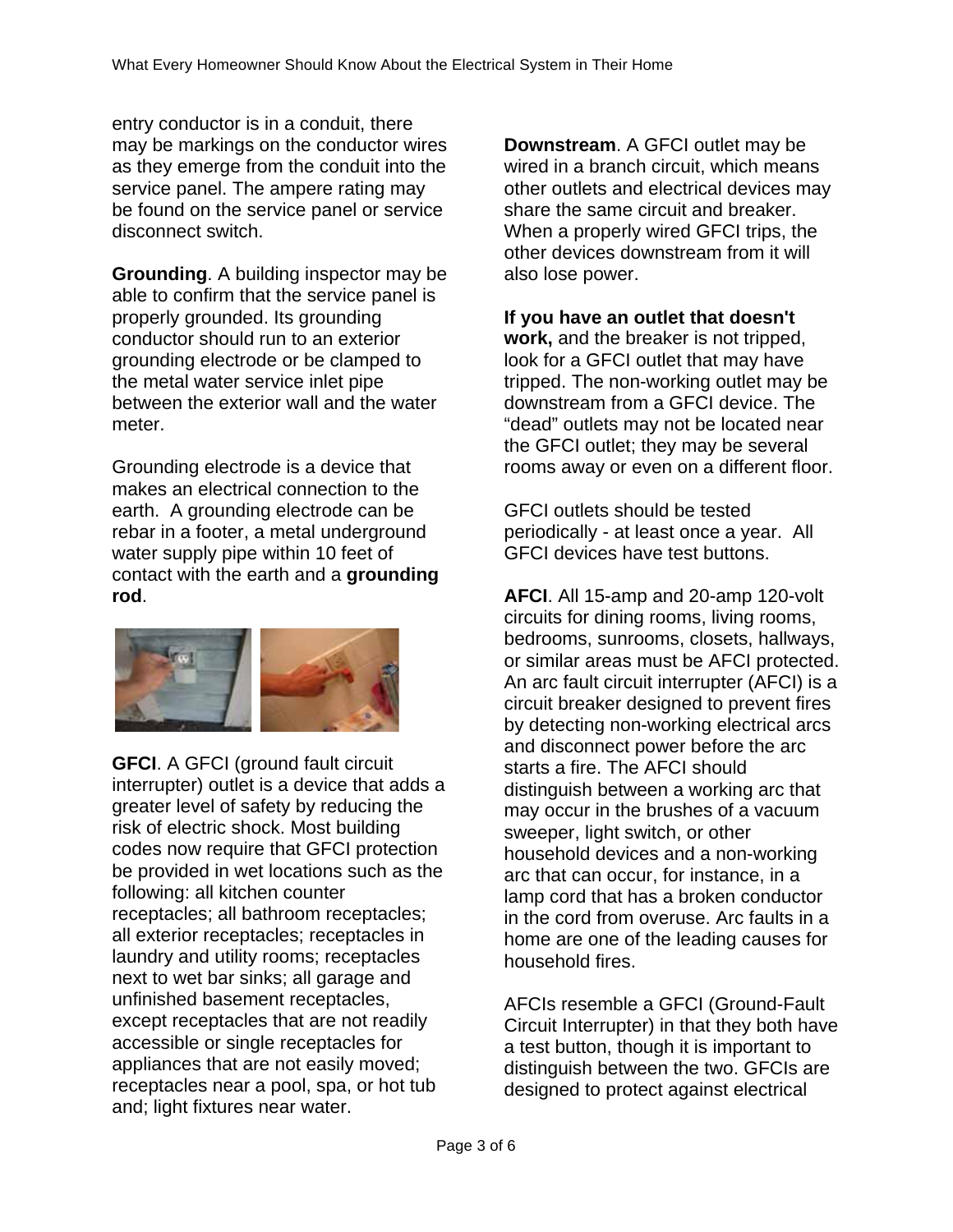shock, while AFCIs are primarily designed to protect against fire.

**Overcurrent protection**. A breaker or fuse is referred to as an overcurrent protection device. It is recommended that a homeowner should turn all circuit breakers on and off manually and make sure they are in functional condition.

The rating of the fuse or circuit breaker for each branch circuit may be checked by a building inspector or electrician. The amperage of the fuse or circuit breaker should not exceed the capacity of the wiring in the branch circuit it protects. Most household circuits use #14 copper wire, which should have 15 amp protection. There may be one or more circuits with #12 copper wire, which should have 20-amp protection. Large appliances, such as electric water heaters and central air conditioners, may require 30-amp service, which is normally supplied by #10 copper wire. If there were an electric range, it would require a 40-amp or 50-amp service with #6 copper wire.

**Identification**. Each circuit should be clearly and specifically identified as to its purpose. No two circuits should be labeled the same. No circuit should be identified in a way that may be subject to change with occupancy. For example, no breaker should be labeled "Ben's room."

8.3 Branch Circuits

The oldest wiring system that may still be acceptable, and one still found fairly often in houses built before 1930, is "**knob and tube**." This system utilizes porcelain insulators (knobs) for running wires through unobstructed spaces, and porcelain tubes for running wires through building components such as studs and joists. Knob and tube wiring should be replaced during rehabilitation; but if it is properly installed, needs no modification, has adequate capacity, is properly grounded, has no failed insulation, and is otherwise in good condition, it can be an acceptable wiring system and is still allowed in many localities. Check with local building code officials. Also check the terms and conditions of the **home insurance policy** to see if "knob and tube" wiring is excluded. The greatest problem with such wiring is its insulation, which turns dry and brittle with age and often falls off on contact, leaving the wire exposed. Knob and tube wiring is known to have caused house fires.

Approved wire types include:

- NM (non-metallic) cable, often called by the trade name "Romex", a plastic covered-cable for use in dry locations (older NM cable may be cloth covered).
- NMC, similar to NM but rated for damp locations.
- UF (underground feeder), a plastic-covered waterproof cable for use underground.
- AC (armored cable), also called BX, a flexible metal-covered cable.
- MC (metal-clad cable), a flexible metal-covered cable with a green insulated ground conductor.
- EMT (electrical metallic tubing), also called "thinwall," a metal conduit through which the wires are run in areas where maximum protection is required.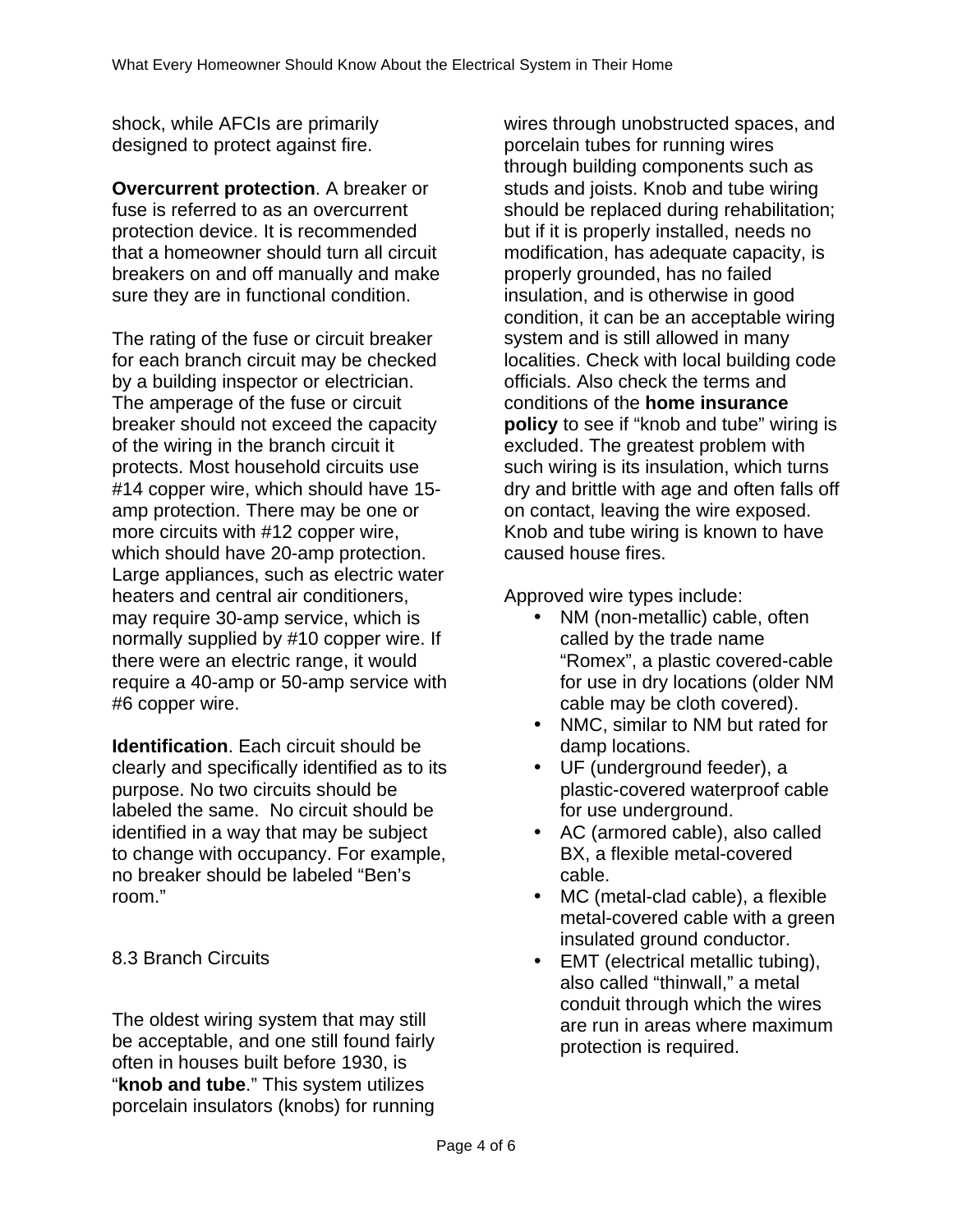**Aluminum wire**. Aluminum wire was used in residential buildings primarily during the 1960s and early 1970s, and is a potential fire hazard.

According to the U.S. Consumer Product Safety Commission, fires and even deaths have been caused by the use of aluminum wiring in residential homes. Problems due to expansion and arcing at the connections can cause overheating between the wire and the devices, or at wire splices. The connections can become hot enough to start a fire.

Aluminum wire should be attached only to approved devices (marked "CO-ALR" or "CU-AL") or with connectors.

Problems with aluminum wiring occur at connections, so feel cover plates for heat, smell for a distinctive odor in the vicinity of outlets and switches, and look for sparks and arcing in switches or outlets and for flickering lights. Whenever possible, aluminum wire and its devices should be replaced with copper wire and devices appropriate for copper. It is difficult to find aluminum branch wiring in a home during a visual inspection. For a thorough investigation, an electrician should be hired.

**Smoke Detectors**. After moving in, consider replacing all of the smoke/fire detectors in the entire house. The building should have functioning smoke detectors. Detectors should be wired to a power source and also should contain a battery. Smoke detectors do not last forever. Replace detectors according to manufacturer's recommendations. Test the detectors regularly.

## **Replace batteries when you change your clocks for daylight savings time changes**.

8.4 Inspection Standards

The inspector is required to inspect the service panel and overcurrent devices, but is not required to operate or reset overcurrent devices. During a home inspection, a representative number of switches, receptacles, lighting fixtures, and AFCI-protected receptacles are inspected - not each and every one.

The inspector shall report the presence of solid conductor aluminum branch circuit wiring ONLY if it is readily visible. The measurement of the amperage or voltage of the electrical service is not required by the SOP. Exterior accent wiring is not part of a home inspection.